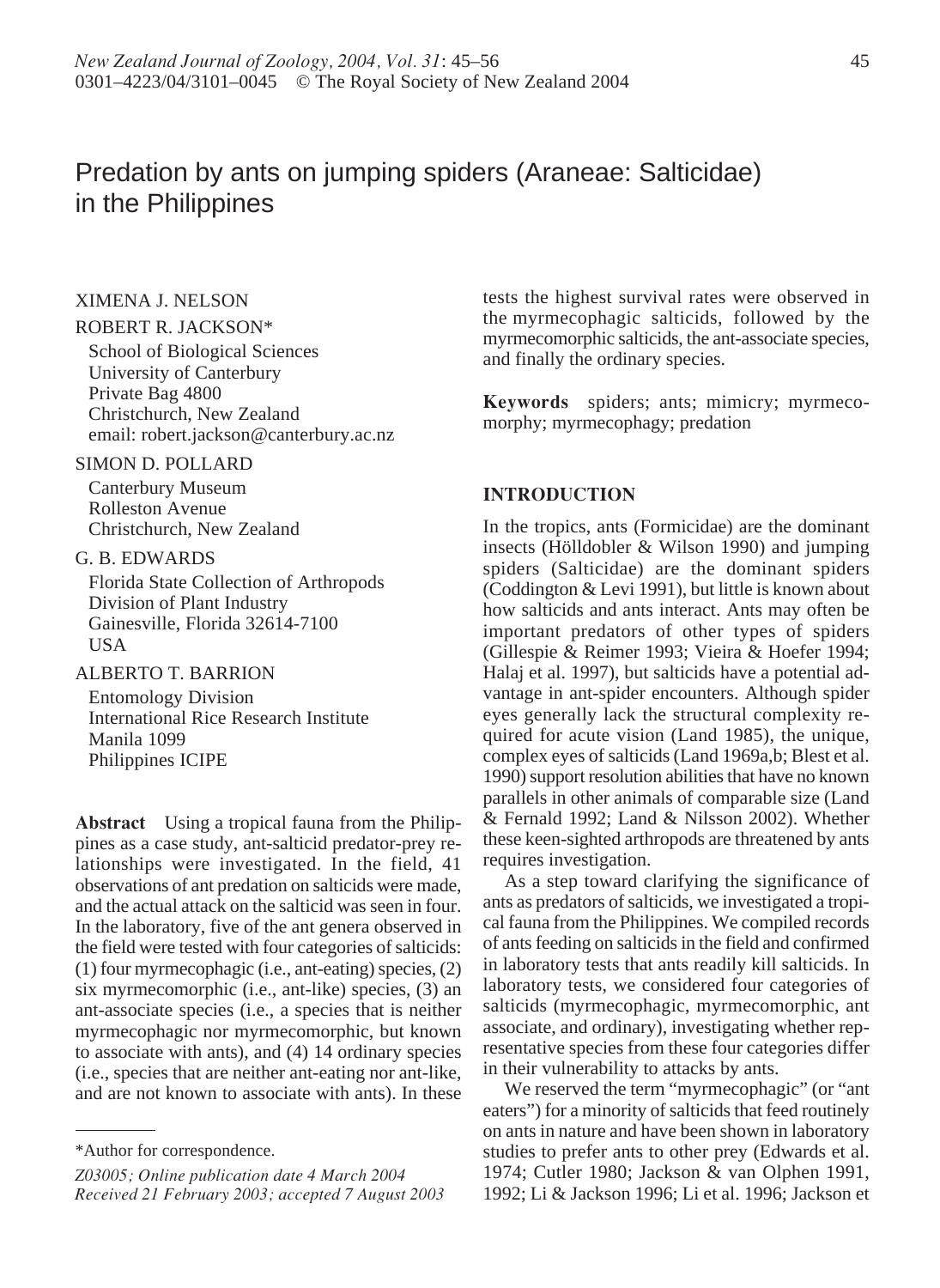al. 1998). There were four representative species from this group in our study (Table 1). Another minority of salticids, the myrmecomorphic species, resemble ants in gross morphology and style of locomotion (Edmunds 1974; McIver & Stonedahl 1993; Cushing 1997). The most extensively studied species in this group belong to the genus *Myrmarachne* (Wanless 1978; Jackson 1986; Jackson & Willey 1994), and we included six *Myrmarachne* species in our study (Table 1). Myrmecomorphic (or "ant mimic") salticids rarely prey on ants, and these salticids' resemblance to ants probably has little or no role in deceiving ants (Elgar 1993) because ants, in general, lack acute vision, relying primarily on chemical and movement cues for prey detection and for discriminating colony members from intruders (Hölldobler & Wilson 1990). That myrmecomorphic salticids are Batesian mimics of ants (i.e., ant mimicry serves to reduce predation on the mimic due to its similarity to a dangerous model, in this case ants) is the most widely accepted hypothesis for these spiders' resemblance to ants (Edmunds 1974, 1978, 1993; Cutler 1991; Elgar 1993; Cushing 1997).

| Salticid                                | Description                                  | Category       |
|-----------------------------------------|----------------------------------------------|----------------|
| Bavia sexpunctata (Doleschall)          | Species that neither mimics nor<br>eats ants | Ordinary       |
| Chalcotropis gulosa (Simon)             | Ant eater                                    | Myrmecophagic  |
| Chalcotropis luceroi                    | Ant eater                                    | Myrmecophagic  |
| Barrion & Litsinger                     |                                              |                |
| Cosmophasis estrellaensis               | Species that neither mimics                  | Ordinary       |
| Barrion & Litsinger                     | nor eats ants                                |                |
| Epeus hawigalboguttatus                 | Species that neither mimics<br>nor eats ants | Ordinary       |
| Barrion & Litsinger                     |                                              |                |
| Harmochirus brachiatus (Thorell)        | Species that neither mimics<br>nor eats ants | Ordinary       |
| Heratemita alboplagiata (Simon)         | Species that neither mimics<br>nor eats ants | Ordinary       |
| Lagnus sp.                              | Species that neither mimics<br>nor eats ants | Ordinary       |
| Mantisatta longicauda                   | Species that neither mimics                  | Ordinary       |
| Cutler & Wanless                        | nor eats ants                                |                |
| Menemerus bivattatus (Dufour)           | Species that neither mimics<br>nor eats ants | Ordinary       |
| Myrmarachne assimilis Banks             | Ant mimic                                    | Myrmecomorphic |
| Myrmarachne bakeri Banks                | Ant mimic                                    | Myrmecomorphic |
| Myrmarachne bellicosa (G. & E. Peckham) | Ant mimic                                    | Myrmecomorphic |
| Myrmarachne bidentata Banks             | Ant mimic                                    | Myrmecomorphic |
| Myrmarachne maxillosa (C. L. Koch)      | Ant mimic                                    | Myrmecomorphic |
| Myrmarachne nigella Simon               | Ant mimic                                    | Myrmecomorphic |
| Orthrus bicolor Simon                   | Species that neither mimics<br>nor eats ants | Ordinary       |
| Phintella piatensis Barrion & Litsinger | Species that neither mimics<br>nor eats ants | Ant associate  |
| Portia labiata (Thorell)                | Species that neither mimics<br>nor eats ants | Ordinary       |
| <i>Plexippus petersi</i> (Karsch)       | Species that neither mimics<br>nor eats ants | Ordinary       |
| Siler semiglaucus Simon                 | Ant eater                                    | Myrmecophagic  |
| Telamonia masinloc Barrion & Litsinger  | Species that neither mimics<br>nor eats ants | Ordinary       |
| Thiania sp.                             | Species that neither mimics<br>nor eats ants | Ordinary       |
| Xenocytaea sp.                          | Ant eater                                    | Myrmecophagic  |

|  |  |  |  | <b>Table 1</b> Salticids used in tests with ant workers in the laboratory. |  |  |
|--|--|--|--|----------------------------------------------------------------------------|--|--|
|--|--|--|--|----------------------------------------------------------------------------|--|--|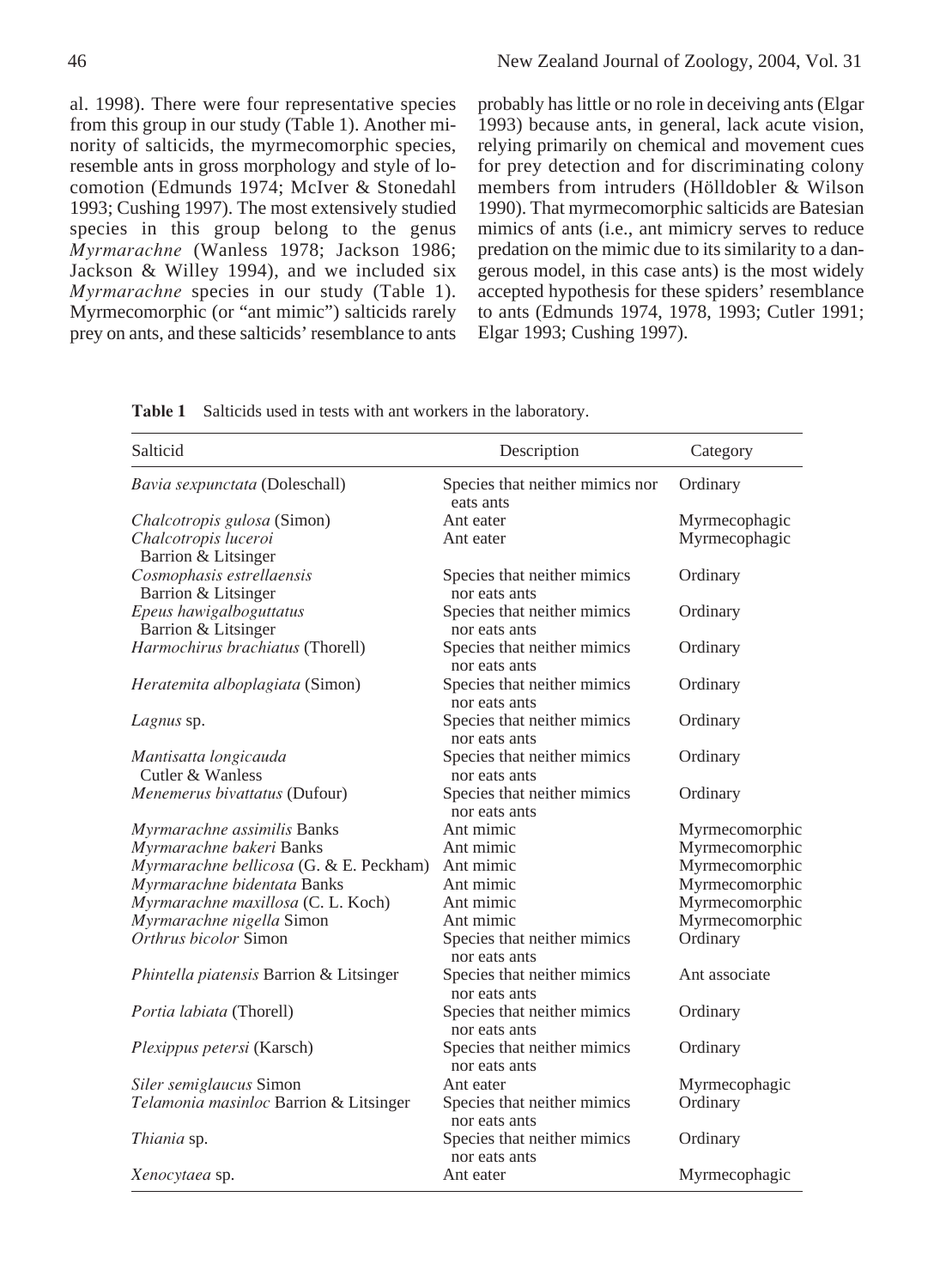We also included an ant-associate species, *Phintella piantensis*, in our study (Table 1). Little is known about the biology of this species other than that it is frequently found living in the vicinity of ants. It is not myrmecomorphic, nor does it appear to be myrmecophagic. In the field, it has been seen feeding on a variety of insects, but never on ants, and it never fed on ants in laboratory trials (unpubl. data).

The majority of salticids, which we will call the "ordinary" species (Table 1), do not live in close association with ants and neither resemble nor routinely eat ants. Avoiding ants may be an ordinary salticid's best defence, but ant eaters, ant mimics and *Phintella piantensis* would not appear to have this option. Ant eaters must approach the ants on which they prey, and effective Batesian mimicry may depend on ant-like salticids living in proximity to ants. Additional research on *Phintella piatensis* is needed to clarify the adaptive significance of this species' predisposition to associate with ants, but the routine occurrence of these associations suggest that living close to ants has some overriding importance for *Phintella*.

Our hypothesis is that, among salticids, survival tactics that permit close proximity to ants have evolved especially in myrmecophagic, myrmecomorphic and ant-associate species.

### **MATERIALS AND METHODS**

#### **General**

Our study site was in the vicinity of Los Baños (Laguna Province, Luzon), including rain forest at Mt Makiling. Between 1993 and 2000, whenever we found salticids in the field being attacked by or fed on by ants, we collected the ants and the salticids for identification (Table 2). Prey identification was taken to the lowest taxonomic level possible. However, working with a poorly known fauna and with prey often being in mediocre condition when collected, species determination was often imprecise.

The ants and salticids chosen for laboratory experiments were species from field ant-predation records. When needed, we collected ants from the field for laboratory studies, but all salticids used in experiments came from laboratory cultures and none had prior experience with ants of any species. No individual ant or salticid was tested more than once.

**Table 2** Records of ants feeding on salticids in nature.

| Salticid                                  | Ant                         | No. of records |
|-------------------------------------------|-----------------------------|----------------|
| Bavia sexpunctata                         | Oecophylla smaragdina       | 3              |
| Carrhotus sannio (Thorell)                | Odontomachus sp.            |                |
| Cosmophasis estreallensis                 | Oecophylla smaragdina       | 2              |
| Epeus hawigalboguttatus                   | Oecophylla smaragdina       |                |
| Gambaquezonia itimana Barrion & Litsinger | Oecophylla smaragdina       |                |
| Harmochirus brachiatus                    | Solenopsis geminata         | 2              |
| Heretemita alboplagiata                   | Oecophylla smaragdina       |                |
| <i>Icius</i> sp.                          | Odontomachus sp.            |                |
| Lagnus sp.                                | Odontomachus sp.            | 2              |
|                                           | Polyrachis dives            |                |
|                                           | <i>Polyrachis</i> sp.       |                |
| Menemerus bivittatus                      | Diacamma vagans             |                |
| Myrmarachne assimilis                     | Oecophylla smaragdina       |                |
| Myrmarachne bakeri                        | Solenopsis geminata         |                |
| Orthrus bicolor                           | Diacamma vagans             |                |
| Phintella piatensis                       | Solenopsis geminata         |                |
| Portia labiata                            | Odontomachus sp.            | 3              |
|                                           | Oecophylla smaragdina       |                |
| Thiania sp.                               | Oecophylla smaragdina       |                |
| Thianitara sp.                            | Odontomachus sp.            |                |
| Unknown                                   | Dolichoderus bituberculatas |                |
|                                           | Oecophylla smaragdina       | 5              |
|                                           | Odontomachus sp.            |                |
|                                           | Solenopsis geminata         | 4              |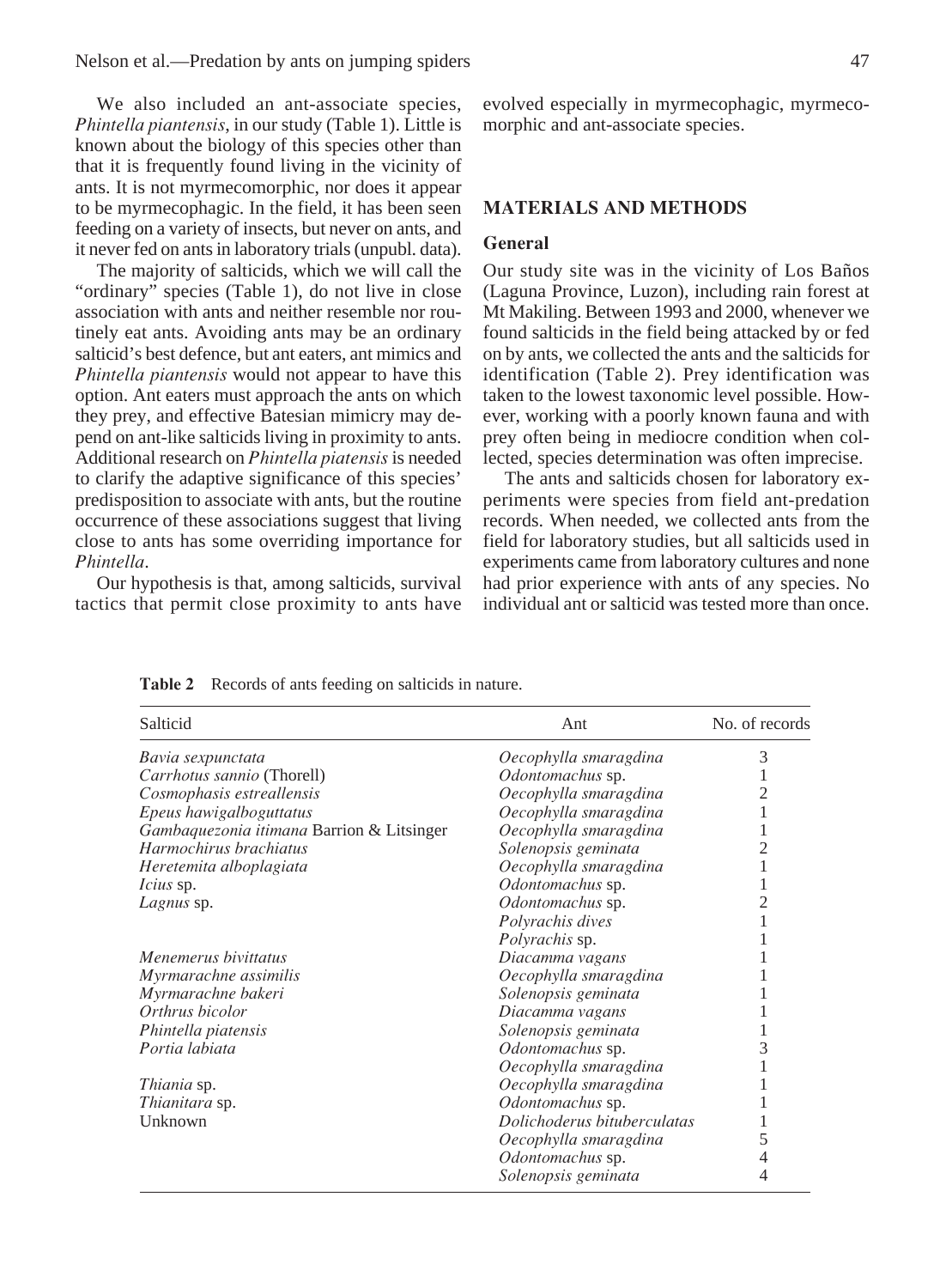All salticids were juveniles (body length: 3–4 mm). Only worker ants were used, and tests were aborted whenever ants died during the course of the experiment.

Salticid maintenance procedures were the same as those used in earlier spider studies (Jackson & Hallas 1986). All tests began at c. 0800 h and lasted 10 h (laboratory photoperiod 12L:12D, lights on at 0700 h). Data were analysed using tests of independence (Sokal & Rohlf 1995).

We tested 25 salticid species belonging to four groups: ant associate (1 species); ant eater (4 species); ant mimic (6 species) and ordinary (14 species). Analysis was based on these *a priori* groupings.

#### **One-ant tests**

Tests were carried out by placing one juvenile salticid, followed 5 min later by one ant, in a cage made from a plastic petri dish (diameter 90 mm). Each test began in the morning and the fate of the salticid was recorded 10 h later. Intermittent observations were made during this period.

There were holes (diameter 5 mm) in the centre of the top and in the centre of the bottom of the cage. Ants and spiders were introduced into the cage via the hole at the top. Except when introducing ants and spiders, the top hole was plugged with a cork that fitted flush with the surface of the cage (i.e., it did not protrude into the cage). Each spider or ant to be transferred was first taken into a 40-mm long (diameter 5 mm) clear glass tube (plugged by a cork at both ends). After 10 min the corks were removed from one end of the tube and from the top hole of the cage. The open end of the tube was placed against the open top hole of the cage. If the spider or ant did not enter the cage immediately, the cork at the other end of the tube was removed and the spider or ant was

gently pushed out of the tube and into the cage with a soft-hair paintbrush.

A waterlogged cotton roll (diameter 5 mm, length 40 mm) was inserted through the bottom hole. The top end of the cotton roll protruded 3 mm into the cage. The cage rested on a plastic pot (diameter 50 mm) filled with water. The cotton roll, by protruding from the bottom of the cage into the pot of water, remained waterlogged during the course of the each test and provided humidity and drinking water for the spiders and the ants.

There was nothing in the cage other than the spider, the ant, and the cotton roll. Between tests, cages were wiped clean with 80% ethanol, followed by distilled water. Transfer tubes and corks were also cleaned with 80% ethanol, followed by distilled water. The cleaning routine was a precaution against any potential influence of chemical traces from previous ants and salticids on test outcomes. Each salticid species was tested with the same five ant genera (Table 3). Equal numbers of tests  $(N = 100)$ were carried out with each salticid-ant combination.

#### **Five-ant tests**

These tests were identical to one-ant tests except that five ants (all of the same species) shared the petri dish with the juvenile salticid. In each instance, the five ants used were collected in close proximity to each other and were probably from the same colony.

## **OBSERVATIONS FROM THE FIELD**

Forty-one examples of ants preying on salticids were observed (Table 2). Most of the salticids (66%) could be identified at least to genus. During four of these 41 observations, ants were attacking a living salticid: in one instance, a group of *Oecophylla smaragdina*

| Subfamily  | Tribe                     | <b>Species</b>                                                                                                  | Body length (mm) |
|------------|---------------------------|-----------------------------------------------------------------------------------------------------------------|------------------|
| Formicinae | Camponotini               | Polyrachis armata (Le Guillou), Polyrachis<br>dives Smith, Polyrachis pubescens Mayr,<br><i>Polyrachis</i> spp. | $5 - 6$          |
| Myrmicinae | Oecophyllini              | Oecophylla smaragdina (Fabricius)<br>Solenopsis geminata (Fabricius)                                            | $7 - 8$<br>4     |
| Ponerinae  | Odontomachini<br>Ponerini | Odontomachus spp.<br>Diacamma vagans (Fabricius)                                                                | $5 - 12$<br>12   |

**Table 3** Ant workers (Hymenoptera, Formicidae) used in the laboratory.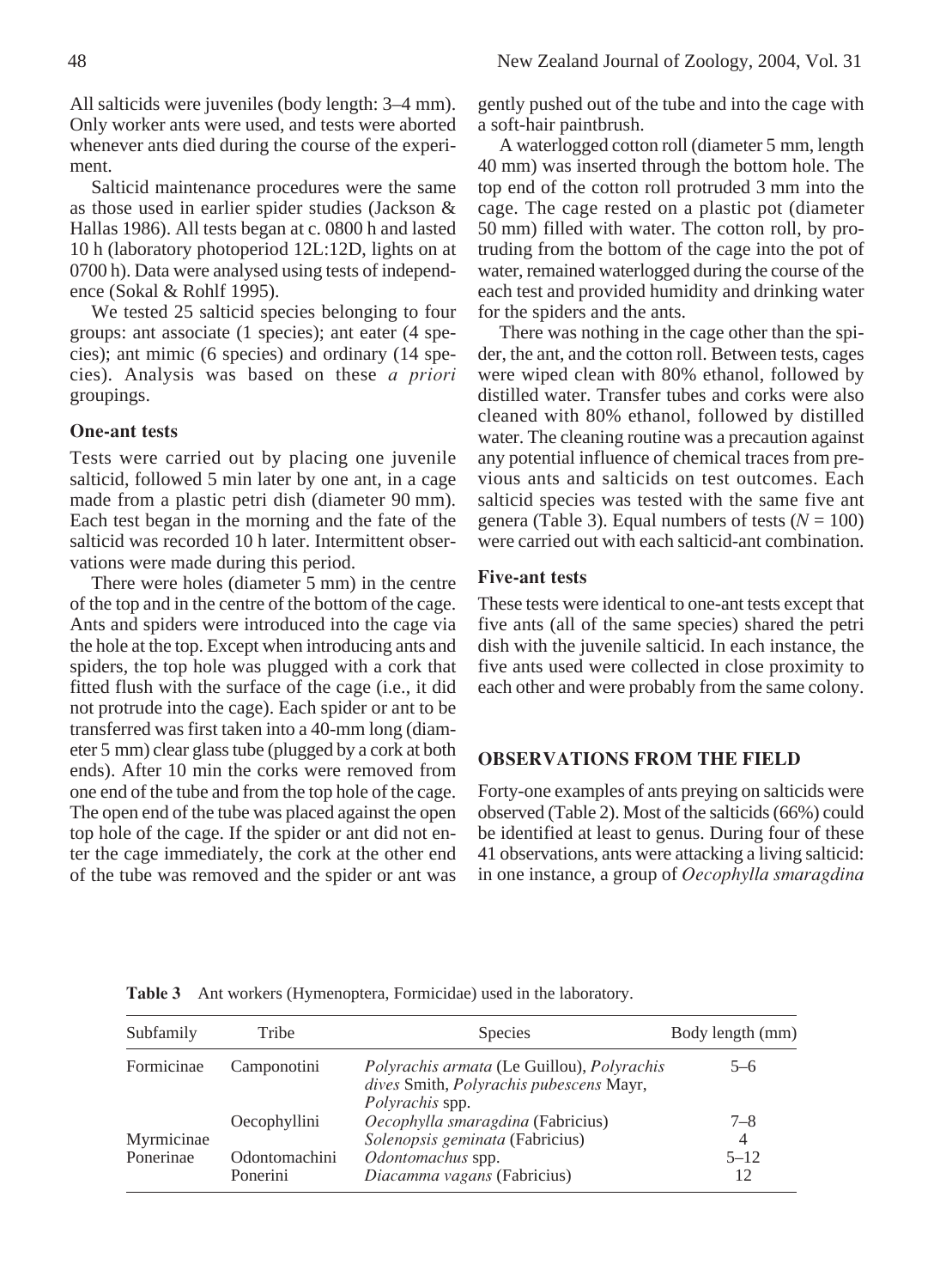Nelson et al.—Predation by ants on jumping spiders 49

*N* = 100 for each salticid-ant combination.

**Fig. 1** Survival rates of ordinary salticids and of *Phintella piatensis*, an ant-associate salticid, in one-ant tests.

Fig. 1 Survival rates of ordinary salticids and of *Phintella piatensis*, an ant-associate salticid, in one-ant tests.  $N = 100$  for each salticid-ant combination.

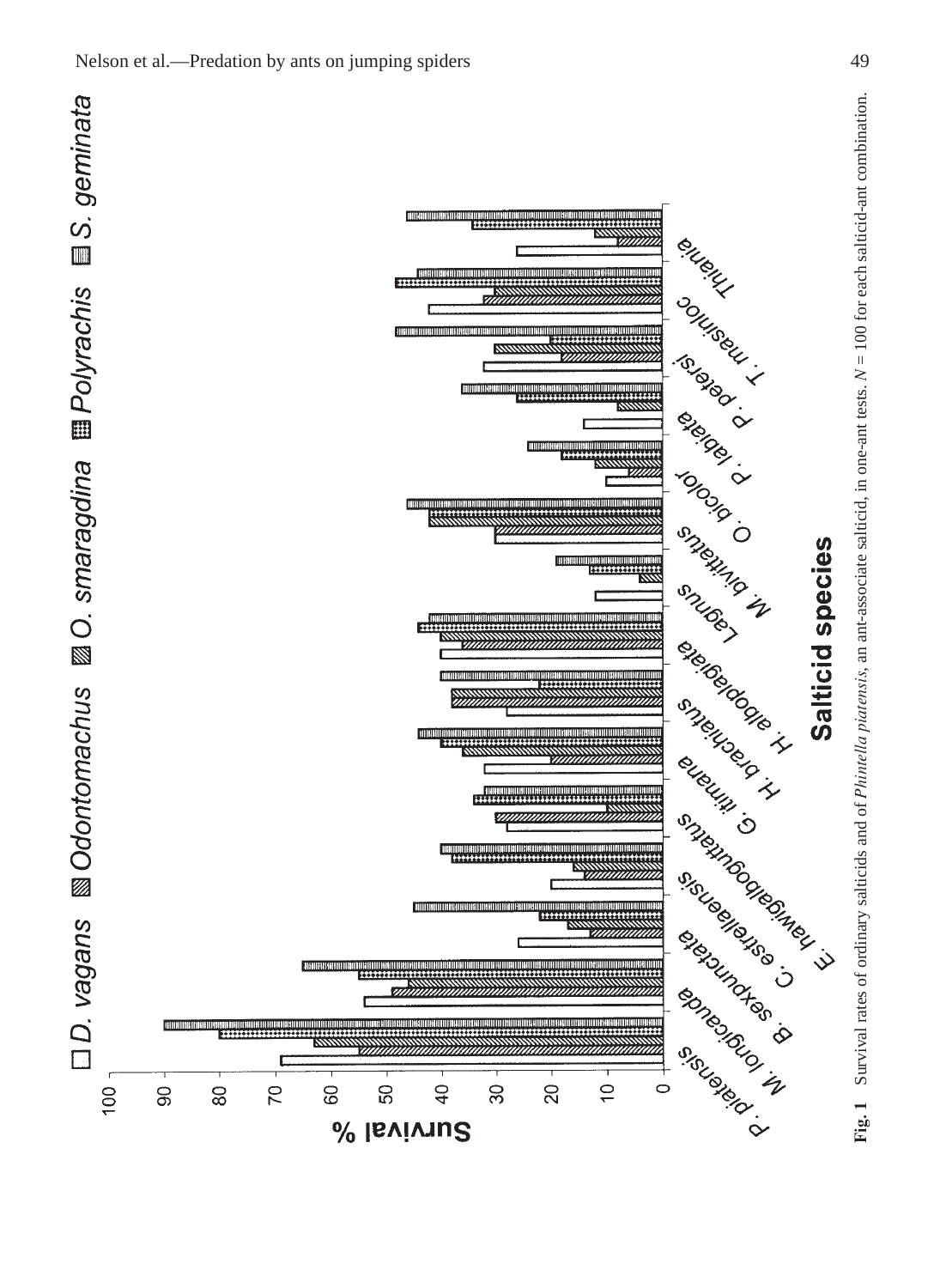

**Fig. 2** Survival rates of myrmecophagic salticids in one-ant tests. *N* = 100 for each salticid-ant combination.

was seen attacking a juvenile of *Bavia sexpunctata* on a mango leaf; in another single instance, a group of *Polyrachis* sp. was seen attacking a juvenile of *Lagnus* sp. on a tree trunk; in two instances, a solitary *Odontomachus* sp. was seen attacking an adult female of *Portia labiata* (seen twice; once on a tree trunk and once on the ground).

Although most salticids are cursorial hunters rather than web builders (Jackson & Pollard 1996), *P. labiata* is unusual because it builds a large aerial web (Jackson & Wilcox 1998). However, each individual of *P. labiata* that we observed being attacked by ants was, at the time, outside its web (on a tree trunk or on the ground).

In the remaining 37 instances, the salticid was already dead when first seen. We can not rule out the possibility that some or all of these were instances of the ants scavenging on salticids that were already dead, but none of these salticids was dried up or otherwise had the appearance of having been

dead for long. In 14 instances (38% of 37), a single ant was carrying a dead salticid in its mandibles (*Odontomachus*, 9; *Oecophylla*, 2; *Diacamma*, 2; *Dolichoderus*, 1). In the other 23 instances (62% of 37), a group of ants was gathered around a dead salticid, dismembering it (*Oecophylla*, 13; *Solenopsis*, 8; *Polyrachis*, 2).

#### **RESULTS FROM LABORATORY TESTS**

## **One-ant tests**

When confined with ants, ordinary salticids had significantly lower survival rates than any other group (Fig. 1, Table 4) and myrmecophagic species had significantly higher survival rates than any other group (Fig. 2, Table 4). This trend held for all species of ants. The survival rates of myrmecomorphic species (Fig. 3) and *P. piatensis*(Fig. 1) were similar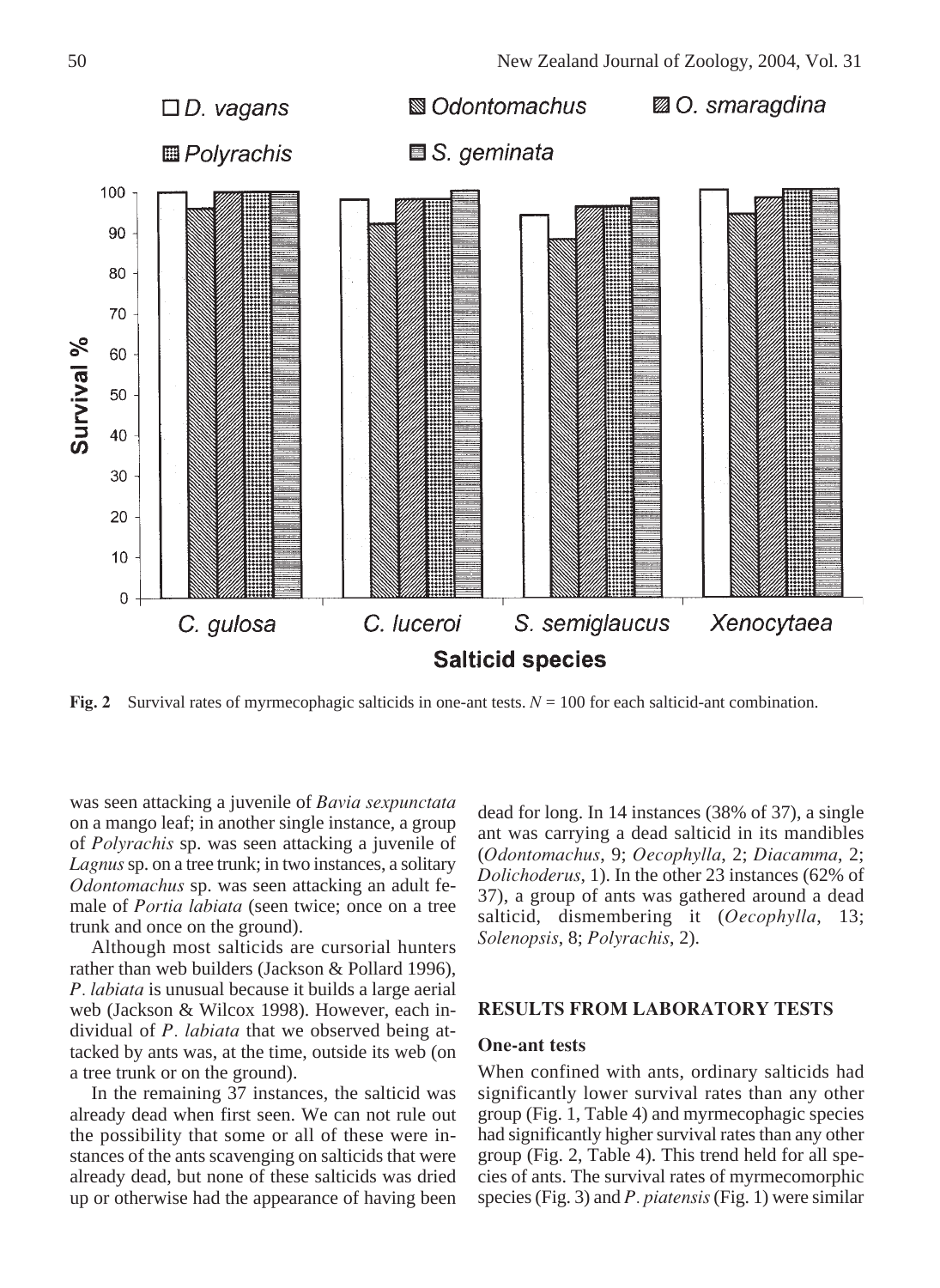

**Fig. 3** Survival rates of myrmecomorphic salticids in one-ant tests. *N* = 100 for each salticid-ant combination.

**Table 4** Tests of independence and results from one-ant tests.

|                                        | Phintella piatensis    | Ant eaters                                           | Ant mimics                                                             |
|----------------------------------------|------------------------|------------------------------------------------------|------------------------------------------------------------------------|
| Ordinary<br>P. piatensis<br>Ant eaters | $\gamma^2 = 377.75***$ | $\chi^2$ = 2906.71***<br>$\ddot{\chi}^2 = 369.64***$ | $\chi^2 = 1662.60^{***}$<br>$\chi^2 = 0.84$ NS<br>$\chi^2 = 485.79***$ |

\*\*\**P* < 0.001.

**Table 5** Tests of independence and results from five-ant tests.

|                                        | Phintella piatensis    | Ant eaters                                   | Ant mimics                                                         |
|----------------------------------------|------------------------|----------------------------------------------|--------------------------------------------------------------------|
| Ordinary<br>P. piatensis<br>Ant eaters | $\gamma^2 = 108.34***$ | $\chi^2 = 1390.81***$<br>$\chi^2 = 81.74***$ | $\chi^2 = 697.27***$<br>$\chi^2 = 0.16$ NS<br>$\chi^2 = 231.69***$ |
| *** $P < 0.001$ .                      |                        |                                              |                                                                    |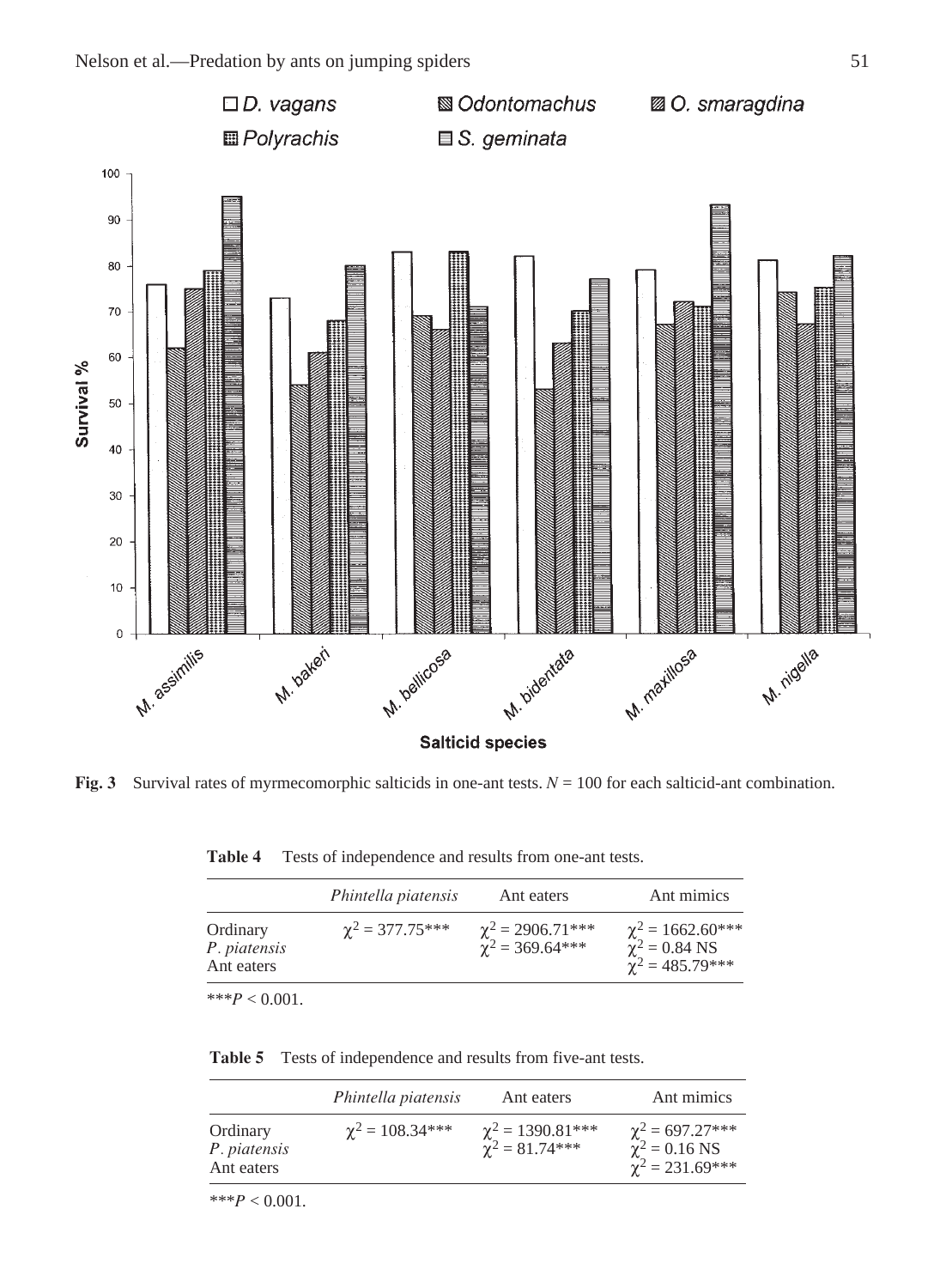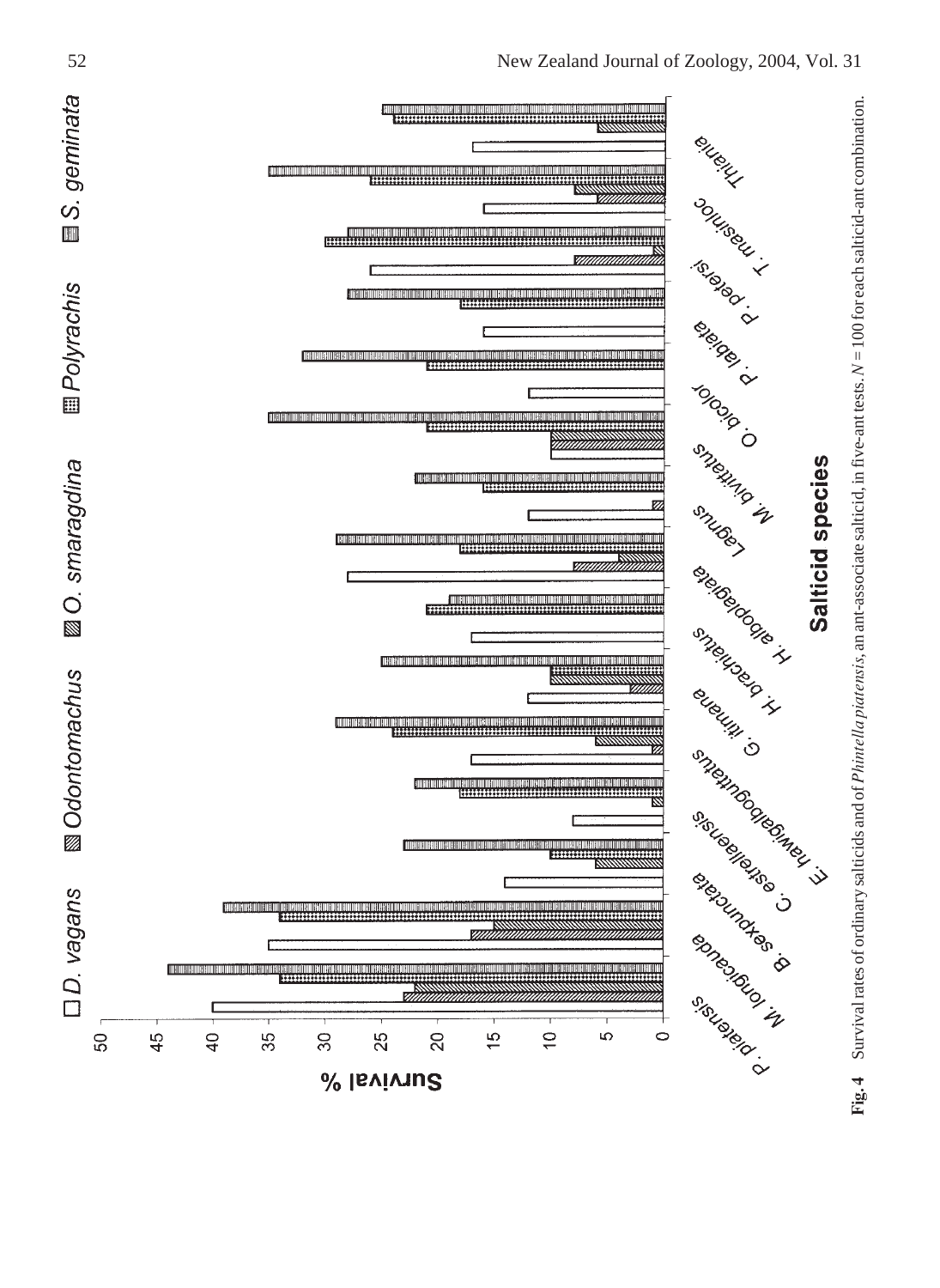

**Fig. 5** Survival rates of myrmecomorphic salticids in five-ant tests. *N* = 100 for each salticid-ant combination.

and significantly higher than the survival rates of ordinary salticids (Table 4). The ratio of survival rates (myrmecophagic: myrmecomorphic: *Phintella*: ordinary) was 1.00:1.33:1.37:3.34.

# **Five-ant tests**

The trend was the same as in one-ant tests. The survival rate for *P. piatensis* (Fig. 4) was significantly higher than the survival rates of ordinary salticids (Table 5) and similar to the survival rates of myrmecomorphic species (Fig. 5, Table 5). Myrmecophagic salticids survived at significantly higher rates than any other group (Fig. 6, Table 5). The ratio of survival rates (myrmecophagic: myrmecomorphic: *Phintella*: ordinary; 1.00:1.62:1.67:3.44), was roughly the same as in one-ant tests.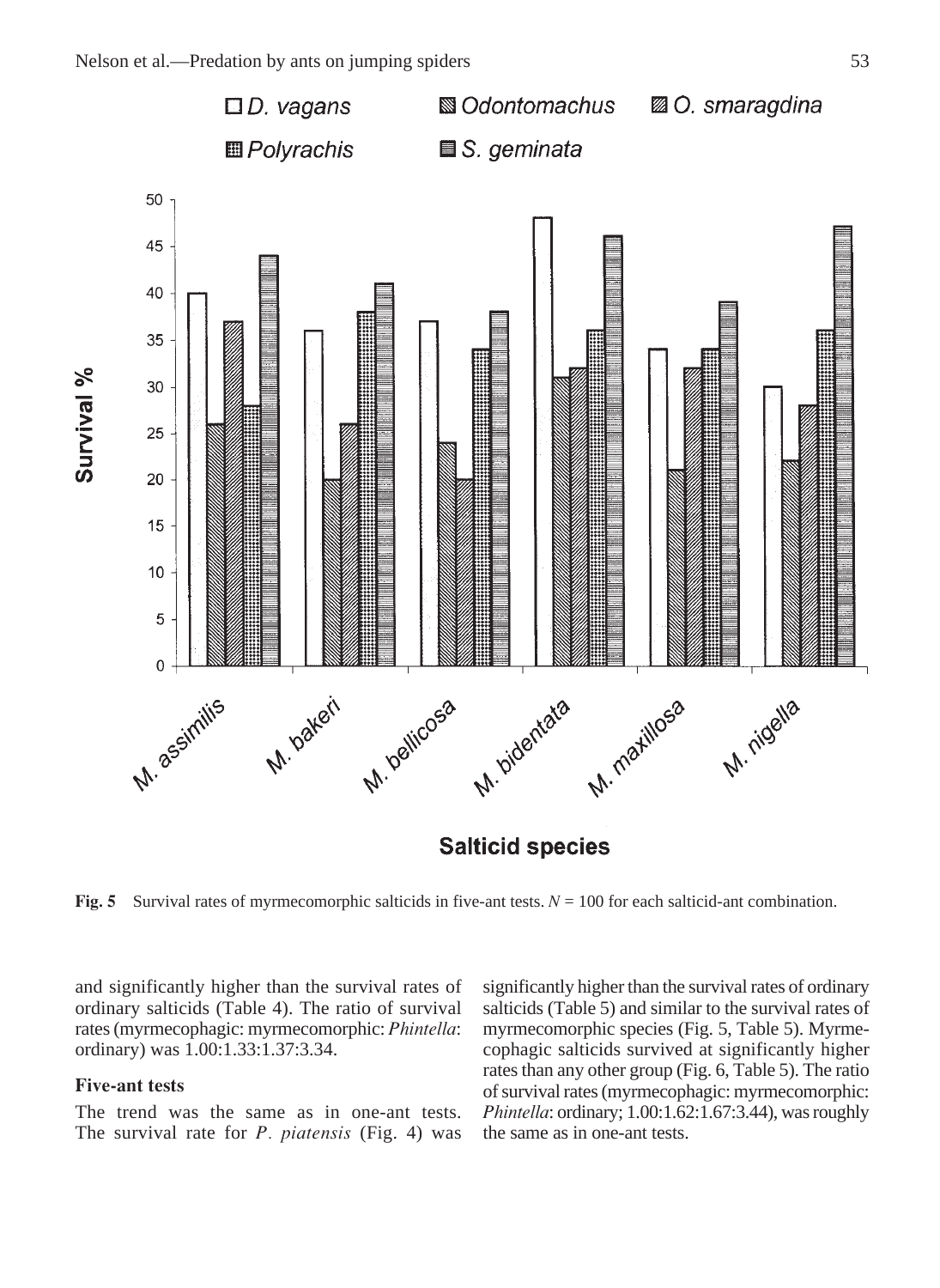

**Fig. 6** Survival rates of myrmecophagic salticids in five-ant tests.  $N = 100$  for each salticid-ant combination.

# **DISCUSSION**

Our field and laboratory data suggest interesting, but poorly understood, relationships between two dominant arthropod groups, ants and salticid spiders. In the tropics, ants are the leading predators of other arthropods, including spiders (Edmunds 1974; Oliveira 1988; Hölldobler & Wilson 1990). Ants, however, are not common prey for most spiders (Elgar 1993). The best survival tactic of an ordinary salticid in the field might be its ability to see an ant at a distance sufficient to allow time to flee. However, in the small cages we used in our laboratory tests, ordinary spiders could not move far away from the ants, and most of these salticids did not survive encounters with ants. Despite being tested in the same small-size cages that limited opportunities to flee, significantly more ant mimics, ant eaters, and *Phintella piatensis* than ordinary salticids survived.

Apparently, these salticids, but not ordinary salticids, have behavioural or other characteristics that facilitate surviving in prolonged close proximity to ants. When expressed as a ratio, the survival rates of the different salticid groups were remarkably similar in one-ant and five-ant tests. Although increased numbers of ants augmented the overall risk to salticids, this augmentation remained proportionately comparable across the groups.

Ants are especially abundant prey-size arthropods in the habitats of many spiders (Hölldobler & Wilson 1990; McIver & Stonedahl 1993), and a variety of spider species, including a sizeable minority of the Salticidae, specialise at preying on ants (Cutler 1980; Nyffeler et al. 1988; Jackson & van Olphen 1991, 1992; Allan et al. 1996). Successful predation may often depend on use of ant-specific prey-capture behaviour, but survival in prolonged close association with ants may also depend on specialised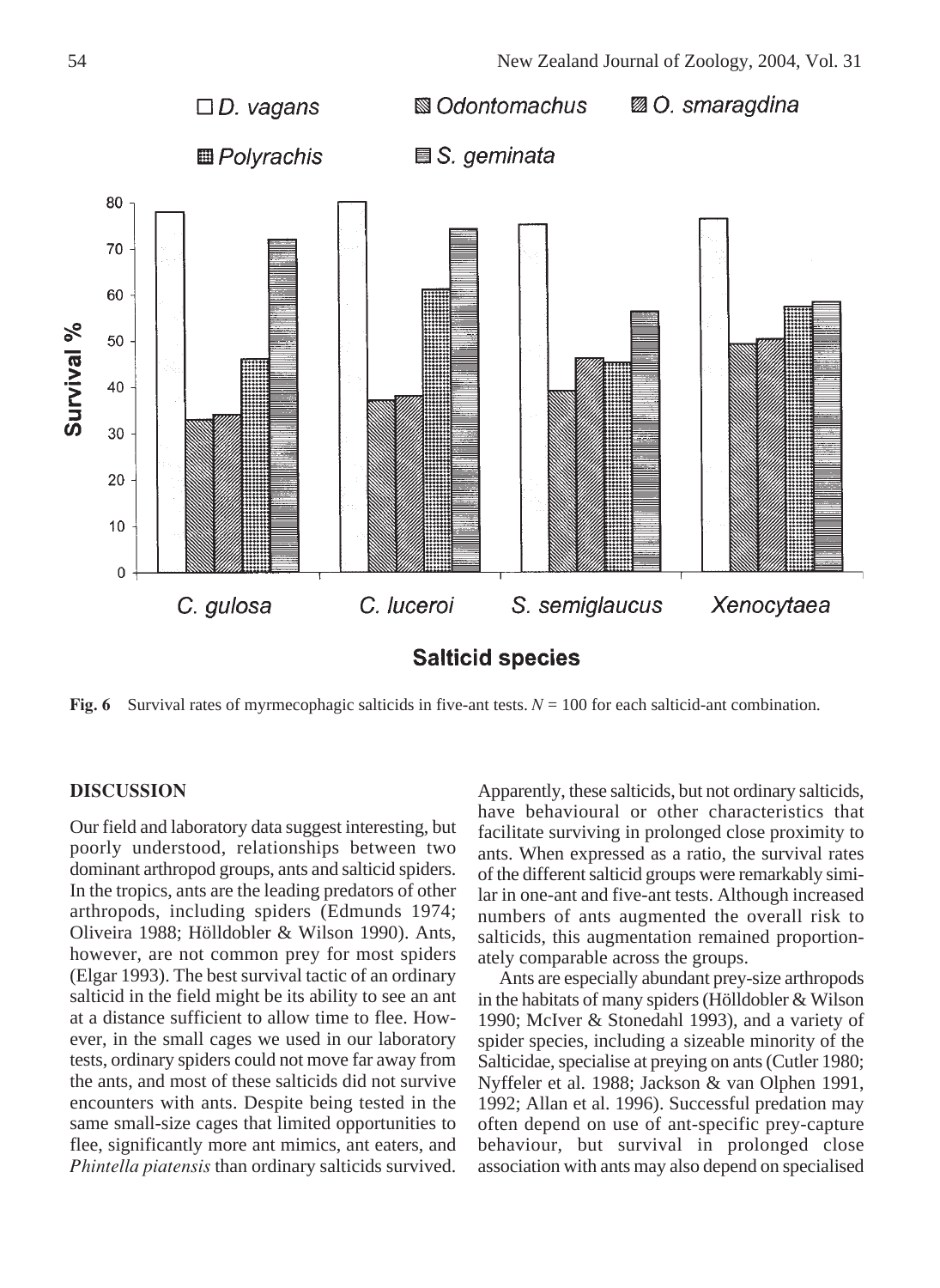defensive behaviour. The high survival rates of myrmecophagic salticids that we observed suggest this, but details concerning precisely how these salticids avoid being killed or injured by ants are not available.

Ant-like salticids, like the ant-eating salticids, also appear to require specialised defence against ants, but for different reasons. Being abundant and well defended, ants may frequently be the models mimicked in Batesian mimicry systems (Oliveira 1988; Hölldobler & Wilson 1990; Elgar 1993; McIver & Stonedahl 1993; Cushing 1997). For Batesian mimicry of ants to be convincing it may be necessary for *Myrmarachne* species to live near ants, but the visual character of *Myrmarachne's* mimicry suggests that ant-like appearance is of little value in protecting the spider from ants (Elgar 1993), as ants rely primarily on chemical, not visual, information for detecting other ants (Hölldobler & Wilson 1990).

Next to nothing is known about the biology of *Phintella piatensis*, the ant associate. Many ant species can be especially dangerous because they tend to mob predators that attack one of their number (Hölldobler & Wilson 1990). By avoiding the aggression of ants themselves, perhaps an ant-associate salticid gains significant protection from an aggressive army that keeps other predators away.

Possibly some form of behavioural mimicry helps *P. piatensis* and *Myrmarachne* spp. survive encounters with ants and ant-eating salticids. These salticids tend to walk especially fast, with frequent changes in direction, a pattern of movement that bears at least a crude resemblance to an active ant. Behavioural mimicry has been shown in *Eristalis tenax*, a drone fly that mimics the flight patterns of the honey bee, *Apis mellifera* (Golding & Edmunds 2000; Golding et al. 2001). The appearance of a stationary drone fly is not especially like a bee, but the behavioural mimicry of *A. mellifera* may be good enough to prevent birds from attacking drone flies when in flight. What we are suggesting for *P. piatensis* and *Myrmarachne* spp., however, is different. Rather than depending on appearance and rather than providing protection from predators such as birds, perhaps the ant-like gait of these salticids provide tactile or vibratory stimuli that, for an ant, resemble another ant. Among the ant-eaters, only *Siler semiglaucus* has a style of locomotion similar to that of *P. piatensis* and *Myrmarachne* spp. For *Chalcotropis* spp. and *Xenocytaea*, ability to survive close proximity to ants is apparently based on something other than behavioural mimicry.

# **ACKNOWLEDGMENTS**

Work in the Philippines was generously assisted by the International Rice Research Institute (IRRI). We are especially grateful to Kong Luen Heong and Tom W. Mew for the numerous ways in which they supported the research and to the following IRRI staff for technical assistance: Elpie Hernández, Errol Rico, Glicerio Javier, Josie Lynn Catindig, and Clod Lapis. This research was assisted by a grant to R. R. J. from the Marsden Fund of the Royal Society of New Zealand (UOC512).

#### **REFERENCES**

- Allan, R. A.; Elgar, M. A.; Capon R. J. 1996: Exploitation of an ant chemical alarm signal by the zodariid spider *Habronestes bradleyi* Walckenaer. *Proceedings of the Royal Society of London Series B, Biological Sciences 263*: 69–73.
- Blest, A. D.; O'Carroll, D. C.; Carter, M. 1990: Comparative ultrastructure of Layer I receptor mosaics in principal eyes of jumping spiders: the evolution of regular arrays of light guides. *Cell and Tissue Research 262*: 445–460.
- Coddington, J. A.; Levi, H. W. 1991: Systematics and evolution of spiders (Araneae). *Annual Review of Ecolological Systems 22*: 565–592.
- Cushing, P. E. 1997: Myrmecomorphy and myrmecophily in spiders: a review. *Florida Entomologist 80*: 165–193.
- Cutler, B. 1980: Ant predation by *Habrocestum pulex* (Hentz) (Araneae: Salticidae). *Zoologischer Anzeiger 204*: 97–101.
- Cutler, B. 1991: Reduced predation on the antlike jumping spider *Synageles occidentalis* (Araneae, Salticidae). *Journal of Insect Behavior 4*: 401–407.
- Edmunds, M. 1974: Defence in animals. London, Longman. 357 p.
- Edmunds, M. 1978: On the association between *Myrmarachne* spp. (Salticidae) and ants. *Bulletin of the British Arachnological Society 4*: 149–160.
- Edmunds, M. E. 1993: Does mimicry of ants reduce predation by wasps on salticid spiders? *Memoires of the Queensland Museum 33*: 507–512.
- Edwards, G. B.; Carroll, J. F.; Whitcomb, W. H. 1974: *Stoidis aurata* (Araneae: Salticidae), a spider predator on ants. *Florida Entomologist 57*: 337–346.
- Elgar, M. A. 1993: Inter-specific association involving spiders: kleptoparasitism, mimicry and mutualism. *Memoires of the Queensland Museum 33*: 411–430.